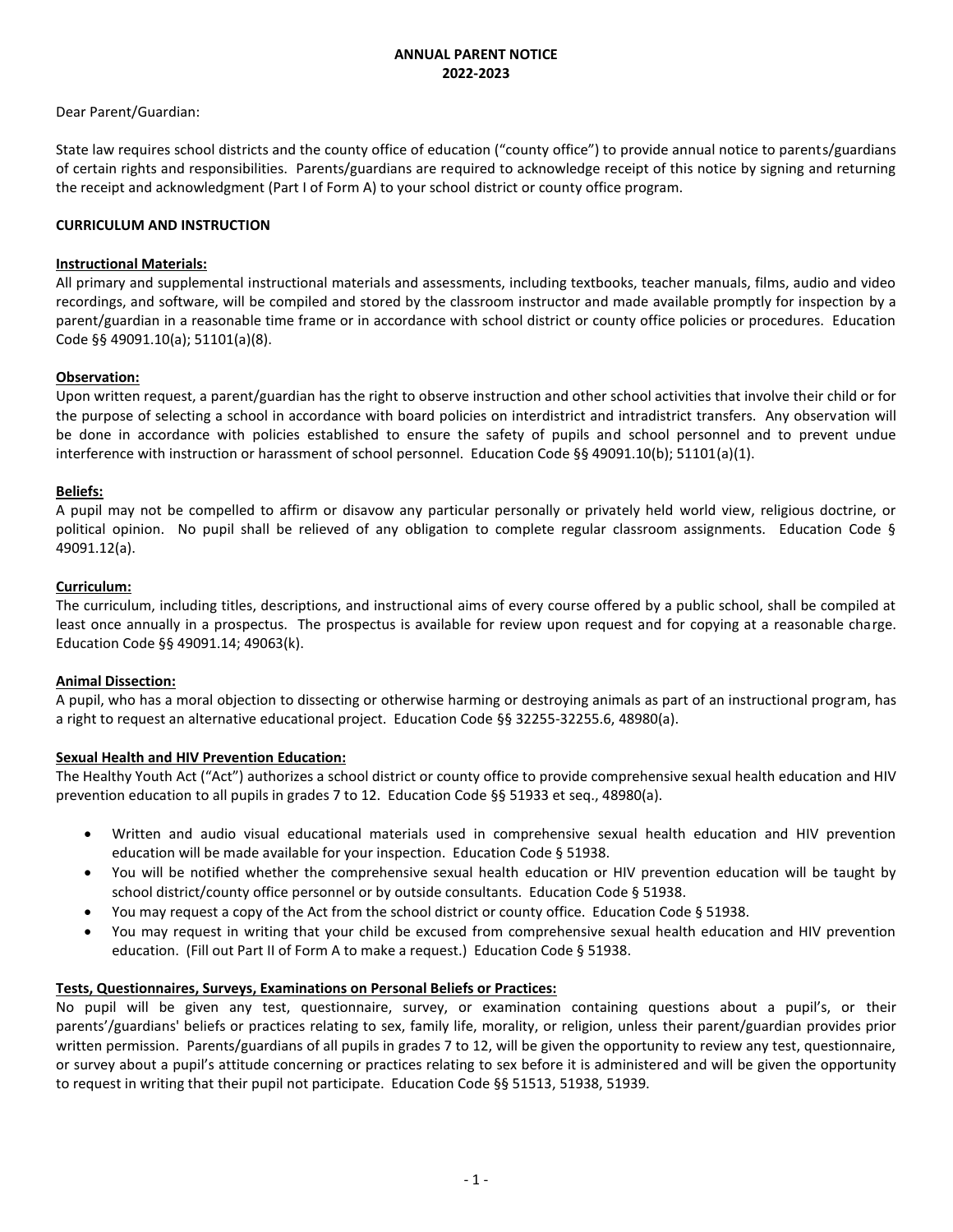# **Minimum Days and Staff Development:**

Attached to this notice is the calendar for the school year which includes the current schedule of any minimum days or pupil-free staff development days. Parents/guardians will be notified during the school year of any additional minimum days and pupil-free staff development days not later than one month before the scheduled minimum or pupil-free day. Education Code § 48980(c).

### **PUPIL BEHAVIOR AND DISCIPLINE**

### **Sexual Harassment:**

The school district and county office prohibit sexual harassment of or by any pupil or by anyone employed by or otherwise working or volunteering for the school district or county office. Prohibited sexual harassment includes, but is not limited to, unwelcome sexual advances, requests for sexual favors and other verbal, visual, or physical conduct of a sexual nature. Any person who feels that they are being discriminated against or harassed should immediately contact their principal or designee so that they can address the situation. A written complaint may be filed in accordance with the district or county office's Uniform Complaint Procedures. Written complaint procedures are available at all school sites. A copy of the school district or county office's written policy on sexual harassment, as it pertains to pupils, is attached to this notice. Education Code §§ 48980(f), 212.5, 231.5; 5 C.C.R. § 4917.

### **Evaluations:**

A pupil may not be tested for behavioral, mental, or emotional evaluation without the informed written consent of their parent/guardian. Education Code § 49091.12(c).

### **Unexcused Absence:**

Parents/guardians will be notified in a timely manner if their child is absent from school without permission. Education Code § 51101(a)(4).

### **Truancy:**

Upon your child's initial classification as a truant, you will be notified of the following:

- a. That your child is truant.
- b.That you are obligated to compel the attendance of your child at school.
- c. That you may be guilty of a criminal infraction and subject to prosecution if you fail to meet this obligation.
- d.That alternative educational programs are available in the district.
- e. That you have the right to meet with appropriate school personnel to discuss solutions to your child's truancy.
- f. That your child may be subject to arrest or temporary custody.
- g. That your child (if 13 to 17 years of age) may be subject to suspension, restriction, or delay of their driving privilege.
- h.That it may be recommended that you accompany your child to school and attend classes with them for one day.

Education Code § 48260.5.

#### **Chronic Truancy:**

The parent/guardian of any pupil in grades 1 through 8 who is found to be a "chronic truant" may be found guilty of a misdemeanor. Education Code § 48263.6; Penal Code § 270.1.

#### **Pupil Discipline Rules:**

A copy of the school's pupil discipline rules may be obtained by contacting the principal or designee. The parent/guardian of a pupil who has been suspended by a teacher may be required to attend a portion of a school day in the class of their child or ward. Education Code §§ 35291, 48980(a), 48900.1.

# **PUPIL HEALTH, SAFETY AND MEDICAL TREATMENT**

#### **Fingerprint Policy:**

Information concerning the school district or the county office's pupil fingerprint policy, if any, is provided at the time of enrollment. Education Code §§ 32390, 48980(e).

# **Confidential Medical Services:**

Pupils enrolled in grades 7 through 12 may be excused from school by school authorities for the purpose of obtaining confidential medical services without the consent of the pupil's parent. Education Code § 46010.1.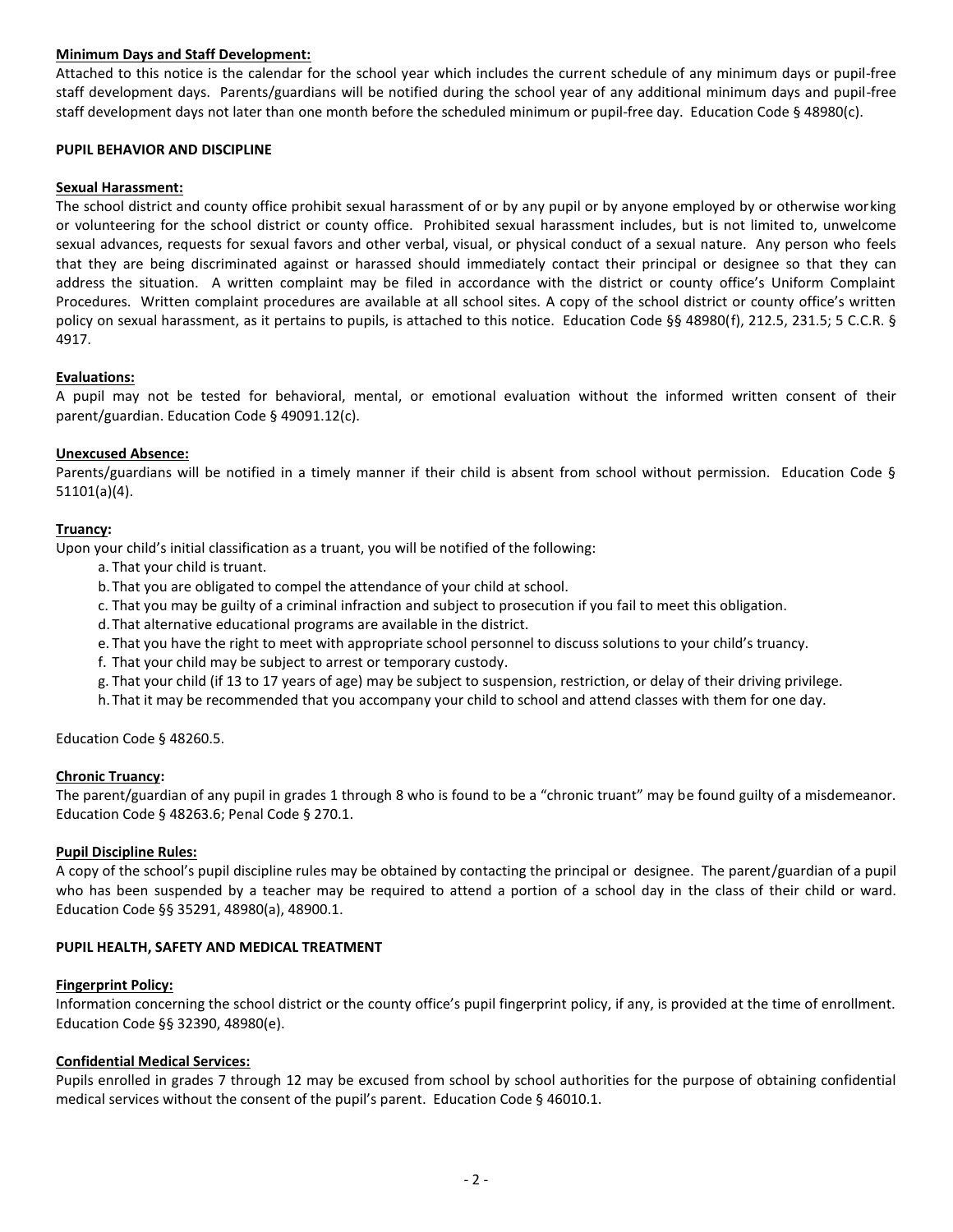### **Pupil Immunization:**

No student shall be admitted to school until the student is immunized as required by law. The district may permit a licensed physician and surgeon, or other health care practitioner who is acting under the direction of a supervision physician or surgeon, to administer an immunizing agent to a student whose parent or guardian has consented in writing to the administration of such immunization agent. When there is good cause to believe that a student has been exposed to a communicable disease and their documentary proof of immunization status does not show proof of immunization against that disease, the student may be temporally excluded from school until the local health officer is satisfied the student is no longer at risk of developing or transmitting the disease.

If a parent or guardian files with the governing authority a written statement by a licensed physician to the effect that the physical condition of the child is such, or medical circumstances relating to the child are such, that immunization is not considered safe, indicating the specific nature and probable duration of the medical condition or circumstances, including, but not limited to, family medical history, for which the physician does not recommend immunization, that child shall be exempt from the immunization requirements. Any child with a medical exemption authorized prior to January 1, 2020, shall be allowed continued enrollment until they enroll in the next grade span. "Grade span" means (1) from birth through preschool; (2) transitional kindergarten through 6th grade; and (3) grades 7 through 12. After July 1, 2021, a student may not be unconditionally admitted or readmitted, or admitted/advance to the seventh grade, unless they have been immunized or files a medical exemption that is compliant with a required statewide form.

Effective January 1, 2016, the California Legislature eliminated the exemption from specified immunization requirements based upon personal beliefs. A student who, prior to January 1, 2016, submitted a letter or affidavit on file with their school stating beliefs opposed to immunization shall be allowed enrollment until the student enrolls in the next grade span. "Grade span" means (1) from birth through preschool; (2) transitional kindergarten through 6th grade; and (3) grades 7 through 12.

Health and Safety Code §§ 120335, 120370; Education Code §§ 48216, 48980(a), 49403.

### **Physical Examinations:**

A child may be excluded from physical examination whenever a parent/guardian files a written statement with the school that they will not consent to a physical examination of their child. Whenever there is good reason to believe the child is suffering from a recognized contagious or infectious disease, the child will be excluded from school attendance. (School children are examined for vision, hearing, and curvature of the spine at selected grade levels.) Education Code §§ 48980(a), 49450 – 49455.

State law requires that for each child enrolled in the first grade, the parent/guardian must present within 90 days after entrance, a certificate, signed by a physician, verifying that the child has received appropriate health screening and evaluation including a physical examination within the last 18 months. A parent/guardian may file with the school district a written objection or waiver stating the reasons why they was unable to obtain such services. Free health screening is available for low income children for up to 18 months prior to entry into 1<sup>st</sup> grade. Parents/guardians are encouraged to obtain required health screenings simultaneously with required immunizations. Health and Safety Code §§ 124085, 124105.

#### **Psychological Testing:**

A parent/guardian has the right to receive information about psychological testing the school does involving their child and to deny permission to give the test. Education Code § 51101(a)(13).

#### **Pupil Medication:**

Any pupil who must take prescribed medication at school and who desires assistance of school personnel must submit a written statement of instruction from the physician or surgeon or physician assistant, as specified by law, detailing the name of the medication, method, amount, and time schedules by which the mediation is to be taken, and a written statement from the pupil's parent, foster parent, or guardian indicating their desire to have the school assist in administering the physician and surgeon, or physician assistant's instructions. Any student who wishes to carry and self-administer prescription auto-injectable epinephrine and/or self-administered inhaled asthma medication must submit both a written statement of instruction from their physician or surgeon or physician assistant, as specified by law, that includes a confirmation that the student is able to self-administer such medication, and a written statement from the pupil's parent, foster parent, or guardian consenting to the self-administration, as well as applicable releases. Any pupil who uses auto-injectable epinephrine or inhaled asthma medication in a manner other than as prescribed is subject to discipline. Education Code §§ 48980(a), 49423, 49423.1.

#### **Continuing Medication:**

A parent/guardian of a pupil on a continuing medication regimen for a non-episodic condition shall inform the school of the medication being taken, the current dosage, and the name of the supervising physician. With a parent/guardian consent, the school nurse or other designated employee may communicate with the physician with regard to the possible effects of the drug on the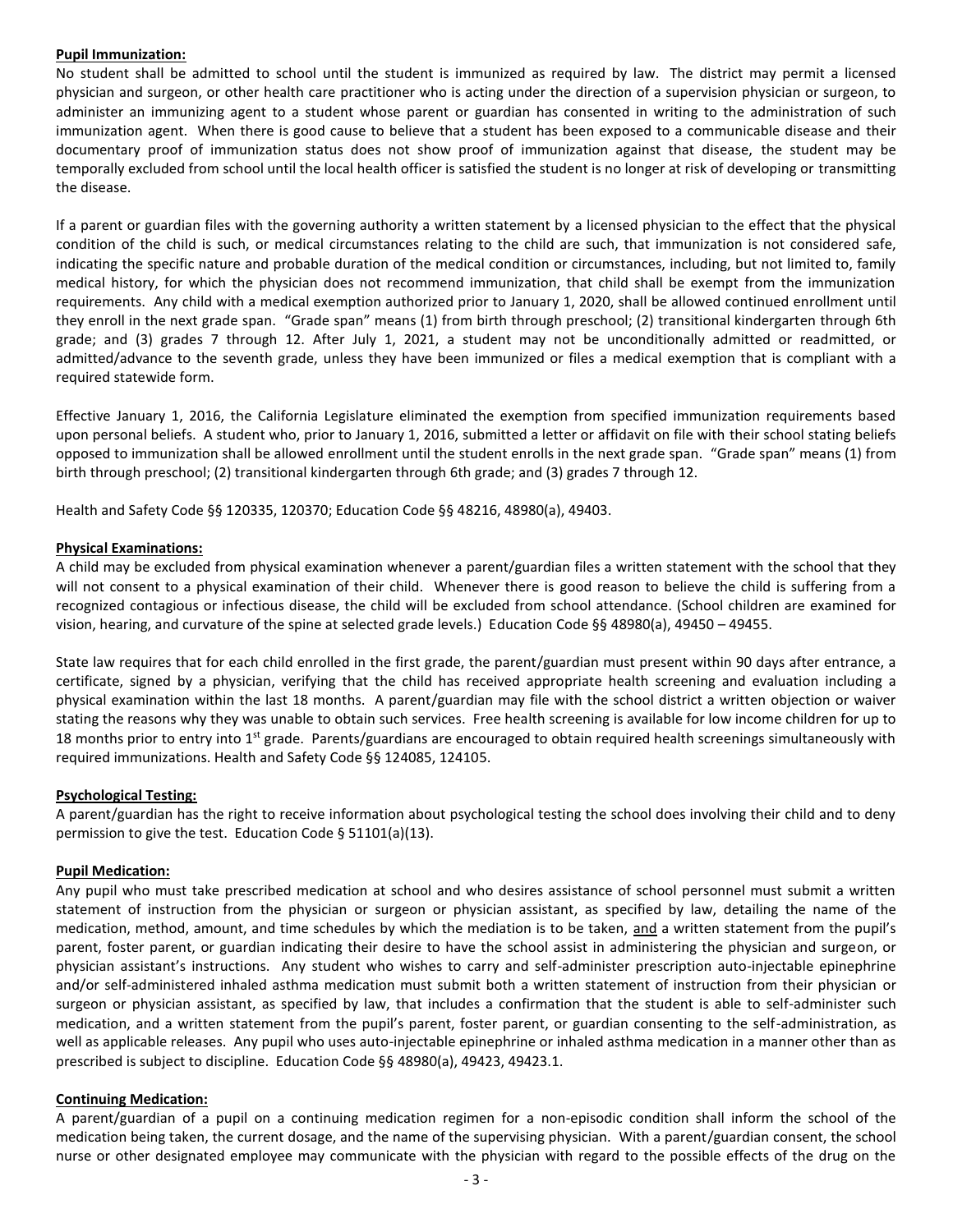child's physical, intellectual and social behavior, as well as possible behavioral signs and symptoms of adverse side effects, omission, or over dosage. Education Code § 49480.

### **Pupil Insurance:**

The school district or county office may provide or make available medical or hospital services, or both, for injuries to pupils arising from school programs or activities. No pupil will be compelled to accept such services. You may obtain further information regarding availability of pupil accident insurance by contacting the school principal. Education Code §§ 48980(a), 49472.

### **Emergency Medical Care:**

All pupils must have an emergency information card filled out and signed by the parent/guardian at the beginning of the school year. If your child is ill or injured during regular school hours and, requires reasonable medical treatment, and if you cannot be reached, the school district, county office or the principal cannot be held liable for reasonable treatment of your ill or injured child without your prior consent, unless you have previously filed a written objection to any medical treatment other than first aid. Education Code §§ 49407; 49408.

### **Pupil Safety:**

A parent/guardian has the right to have a safe and supportive learning environment for their child. Education Code § 51101(a)(7).

### **Unsafe School Choice Option:**

Students who attend a persistently dangerous school and students who are victims of a violent criminal offense, while in or on the grounds of a public school must be allowed to attend a safe public school. 5 C.C.R. §§ 11992, 11993; 20 U.S.C. § 7912.

### **Tobacco-Free Campus:**

Use of tobacco products at any time by students, staff, parents, or visitors, is strictly prohibited in county office or district-owned or leased buildings, on county office, school, or district property, and in county office, school, or district vehicles. This prohibition applies to all employees, students, and visitors at any school-sponsored instructional program, activity, or athletic event held on or off county office or district property. Prohibited products include any product containing tobacco or nicotine, including, but not limited to, smokeless tobacco, snuff, chew, clove cigarettes, and electronic cigarettes that can deliver nicotine and non-nicotine vaporized solutions. Health and Safety Code § 104420.

#### **Sun Protective Clothing/Sunscreen:**

Any pupil may use articles of sun protective clothing, including hats, for outdoor use during the school day, subject to school district or county office dress code policies. Any pupil may use sunscreen during the school day without a physician's note or prescription but school personnel are not required to assist pupils in applying sunscreen. Education Code § 35183.5.

#### **Oral Health Assessment:**

Any pupil, while enrolled in kindergarten in a public school or while enrolled in first grade if the pupil was not previously enrolled in kindergarten, unless excused, must present proof no later than May 31 of the school year of having received an oral assessment by a licensed dentist or other licensed or registered dental health professional. The assessment must be performed no earlier than 12 months prior to initial enrollment of the pupil. Education Code § 49452.8.

#### **PUPIL PERFORMANCE AND EVALUATION**

### **School Accountability Report Card:**

A copy of the school district and county office's accountability report card may be obtained from the school upon request. Education Code § 35256.

#### **Parent Meeting with Teacher and Principal:**

Upon reasonable notice, a parent/guardian has the right to meet with their child's teacher(s) and principal. Education Code § 51101(a)(2).

#### **Parent Notification:**

A parent/guardian has the right to be notified concerning their child's classroom and standardized test performances, when their child has been identified as at risk of retention, and to be informed about school rules, including disciplinary rules and procedures, attendance policies, retention and promotion policies, dress codes, school visiting procedures and the person to contact should problems arise with their child. Education Code §§ 48070.5, 51101(a)(5), (9), (12), (16).

#### **Academic Expectations:**

A parent/guardian has the right to be informed of the academic expectations of their child. Education Code § 51101(a)(11).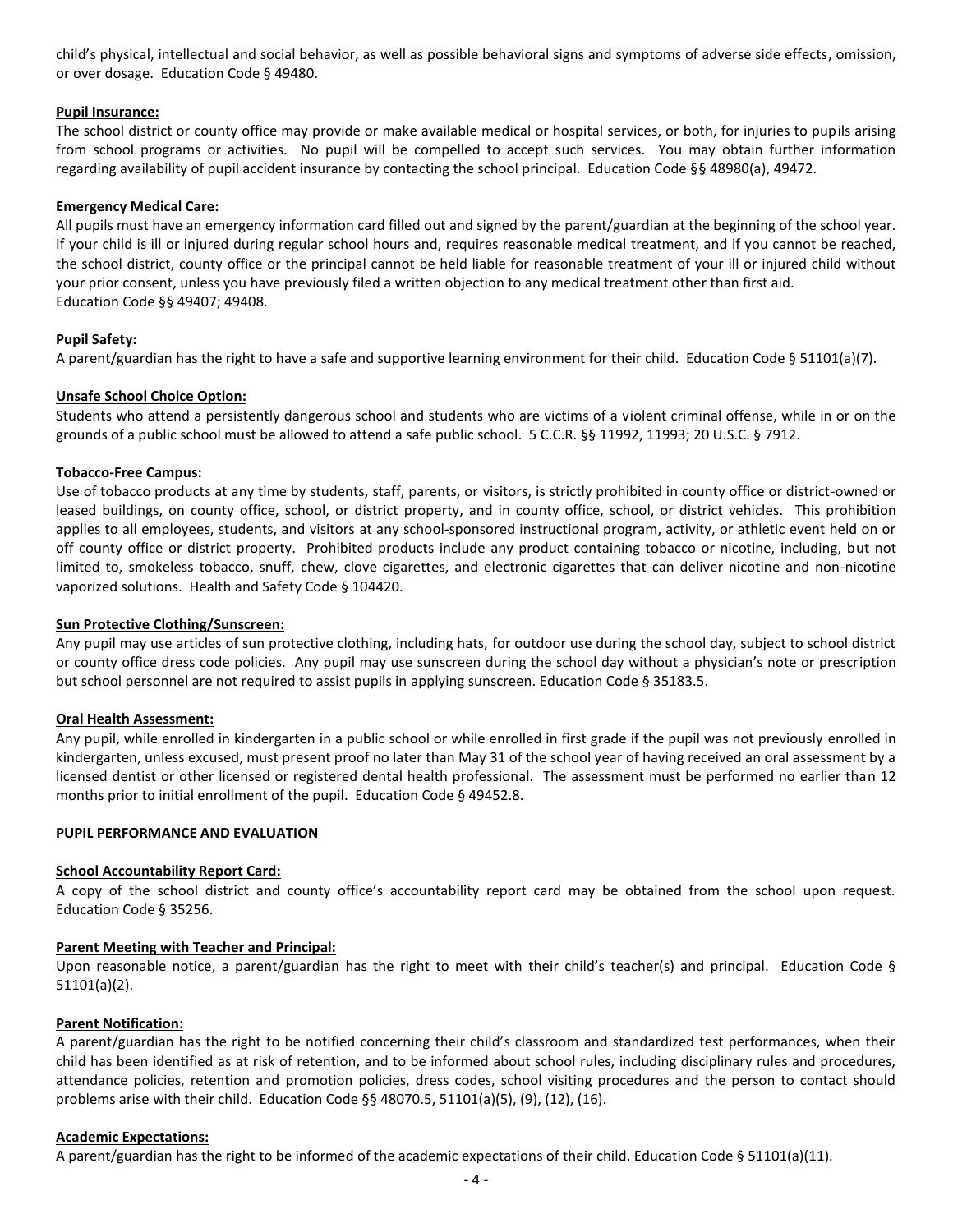# **College Admission Requirements and Career Technical Information:**

School districts offering any of grades 9-12 shall provide the following brief explanation of college admission requirements, a brief description of career technical education, and information about how pupils may meet with school counselors to help them select courses to meet college admission requirements and/or enroll in career technical education courses.

1. College Admission Requirements (A-G Requirements) for California State University (CSU) and University of California (UC)

Additional information about admission requirements for the CSU system can be found at [www.csumentor.edu/planning/high\\_school.](http://www.csumentor.edu/planning/high_school) Additional information about admission requirements for the UC system can be found a[t www.universityofcalifornia.edu/admissions.](http://www.universityofcalifornia.edu/admissions) Additional information about course offerings can be found in the high school student handbook.

- a. History or Social Science 2 years
- b. English 4 years
- c. Math 3 years (UC recommends 4 years)
- d. Laboratory Science 2 years (UC recommends 3 years)
- e. Language Other Than English 2 years (UC recommends 3 years)
- f. Visual and Performing Arts 1 year
- g. College Preparatory Elective 1 year

# 2. Career Technical Education (CTE):

Career technical education is a program of study that involves a multiyear sequence of courses that integrates core academic knowledge with technical and occupational knowledge to provide students with a pathway to postsecondary education and careers. Additional information regarding career technical education can be found at http://www.cde.ca.gov/ci/ct/.

3. Counseling Services

High school counselors are available to meet with parents and students to assist in selecting courses that meet college admission requirements, enroll in CTE, or both. If you would like to schedule an appointment with a counselor, contact the counseling department.

Education Code §§ 48980(k), 51229.

# **Advanced Placement Examination:**

Pupils enrolled in at least one Advanced Placement class and who qualify as economically disadvantaged, may apply for assistance to cover the cost of advanced placement examination fees. Pupils should contact a counselor or other administrator at their school for eligibility information. Education Code §§ 48980(j), 52240 et seq.

# **Participation in State Assessments and Option to Request Exemption:**

Pupils in applicable grade levels will participate in the California Assessment of Student Performance and Progress (CAASPP) except as exempted by law. Each year, a parent may submit a written request to excuse their child from any or all parts of the CAASPP assessments for that school year. Education Code §§ 60640, 60615, 5 C.C.R. § 852.

# **PUPIL RECORDS**

# **Pupil Records Access:**

Parents/guardians have the right to access school records of their child, and to question, and receive a response from the school regarding items on their child's record that a parent/guardian feels is inaccurate, misleading, or is an invasion of their child's privacy. Education Code §§ 51101(a)(10), (15), 49063(f); 49069.7.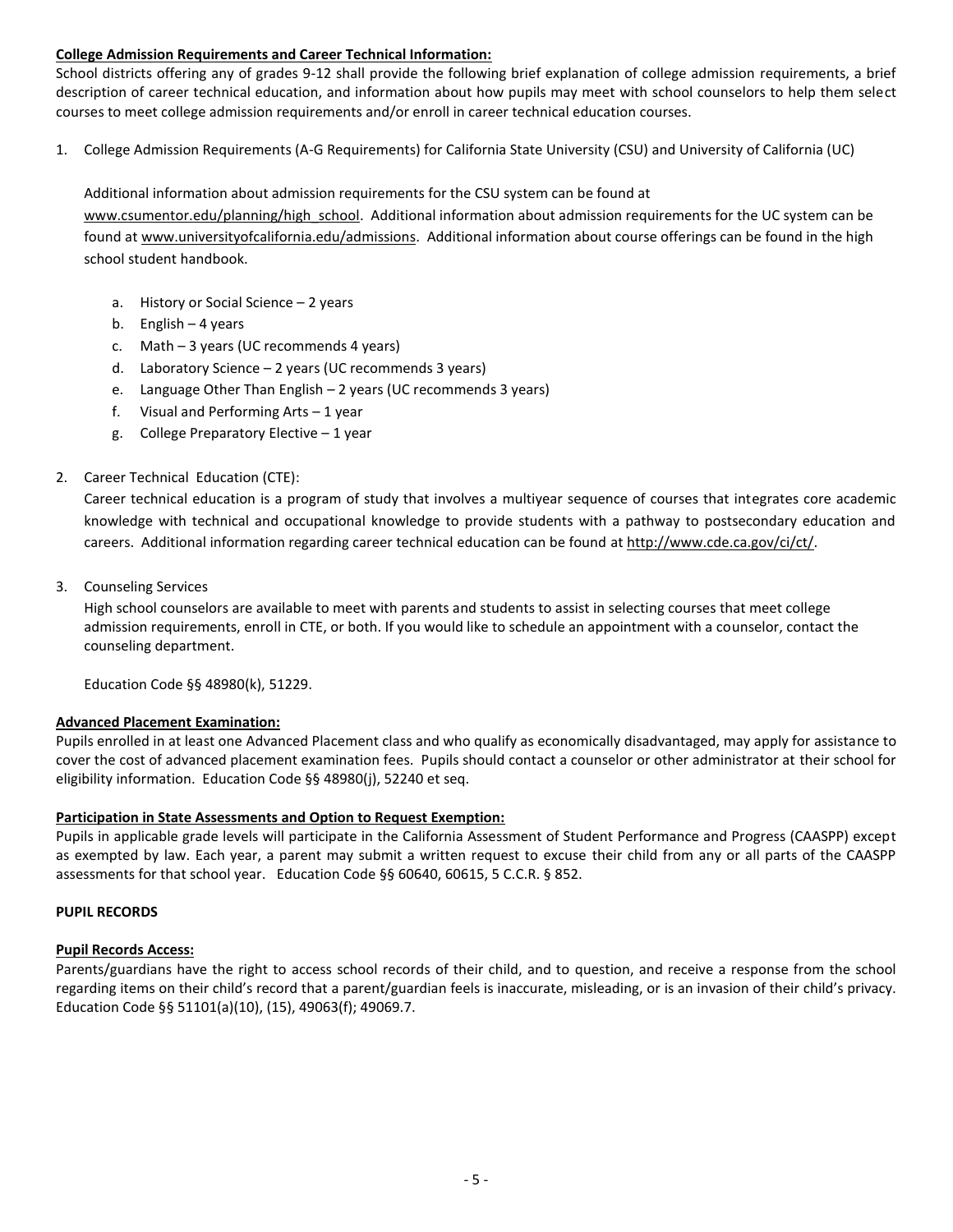### **Notification of Privacy Rights of Pupils:**

Federal and state laws grant certain privacy rights and pupil records access rights to students and to their parents/guardians. Full access to all personally identifiable written records, maintained by the school district or county office must be granted to: (1) Parents/guardians of a student age 17 or younger; and (2) Students age 18 or older, or students who are attending an institution of postsecondary instruction ("adult student"). In addition, parents/guardians of a student age 18 or older who is dependent for tax purposes, students age 16 or older or who have completed the 10<sup>th</sup> grade, and students age 14 or older who are both a "homeless child or youth" and an "unaccompanied youth" as defined in the McKinney-Vento Homeless Assistance Act ("eligible student"), must be permitted access to those particular pupil records relevant to the legitimate educational interest of the requester.

Parents/guardians, or an adult or eligible student, may review individual records by making a request to the principal. The principal will provide explanations and interpretations if requested.

In addition, a parent/guardian, adult or eligible student may receive a copy of any information in the pupil's records at a reasonable cost per page. School district and county office policies and procedures relating to types of records, kinds of information retained, persons responsible for maintaining pupil records, directory information, access by other persons, review, and to the challenge to content of records are available through the principal of their child's school or their designee. Parents/guardians may contact their child's school to review the log listing those who have requested or received information from their child's pupil records. Access to a pupil's records will only be granted to those with a legitimate educational interest.

When a student moves to a new school district, records will be forwarded upon request of the new district. At the time of transfer, the parent/guardian or an eligible student may challenge, review or receive a copy at reasonable fee of the requested records. Parents/guardians may contact the school district or county office for any policy regarding the review and expungement of pupil records.

If you believe the school district or county office is not in compliance with federal regulations regarding privacy, you may file a complaint with the Family Policy Compliance Office of the U.S. Department of Education at 400 Maryland Avenue, SW, Washington, DC 20202-5920.

The school district also makes certain student directory information available in accordance with state and federal laws. This means that each student's name, birth date, address, telephone number, email address, major field of study, participation in officially recognized activities and sports, weight and height of members of athletic teams, dates of attendance, degrees and awards achieved, and the most recent previous public or private school attended by the student, may be released to certain specified agencies. Appropriate directory information may not be provided to any private, profit making entity other than employers, prospective employers or to representatives of the news media. Names and addresses of seniors or terminating students may be given to public or private schools and colleges. Directory information does not include citizenship status, immigration status, place of birth, or any other information indicating national origin and the district will not release such information without parental consent or a court order

Upon written request from the parent/guardian of a student age 17 or younger, the school district will withhold directory information about the student. (Fill out Part III of Form A to make a request.) If the student is 18 or older or enrolled in an institution of post-secondary instruction and makes a written request, the student's request to deny access to directory information will be honored. Requests should be submitted within 30 calendar days of receipt of this notification.

Directory information will not be released regarding a student identified as a "homeless child or youth" as defined in the McKinney-Vento Homeless Assistance Act, unless a parent or student accorded parental rights has provided prior written consent that the directory information may be released.

Education Code §§ 49060-49078, 51101; FERPA 20 U.S.C. § 1232g; 34 C.F.R. § 99.37.

# **Disclosure of Student Information Pursuant to Court Order or Subpoena**:

Information concerning a student must be furnished in compliance with a court order or lawfully issued subpoena. Reasonable effort shall be made to notify the parent/guardian in advance of disclosing student information pursuant to a lawfully issued subpoena, and in the case of compliance with a court order, if lawfully possible within the requirements of the order. Education Code § 49077.

#### **Access by Military Recruiters**:

Military recruiters will have access to all secondary pupils' names, addresses and phone listings unless a parent/guardian requests that such information not be released without the prior written consent of the parent/guardian. 10 U.S.C. § 503; 20 U.S.C. §7908.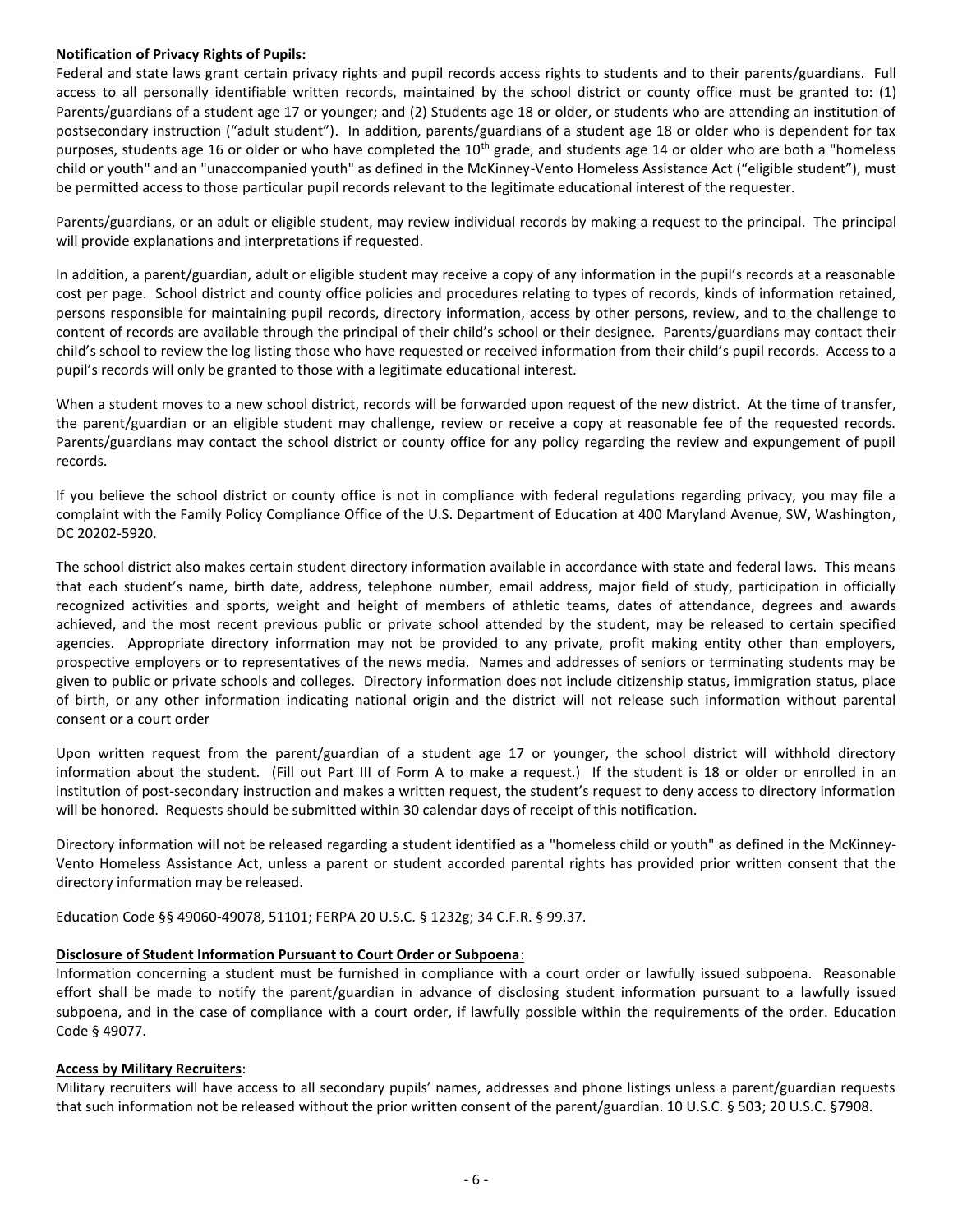### **ATTENDANCE, TEMPORARY INSTRUCTION AND ENROLLMENT**

### **Excused Absences:**

No pupil will have their grade reduced or suffer a loss of academic credit on account of an excused absence when missed assignments and tests that can reasonably be provided are satisfactorily completed within a reasonable period of time. An excused absence is defined in Education Code section 48205 as an absence:

- 1. Due to the pupil's illness.
- 2. Due to quarantine under the direction of a county or city health officer.
- 3. For the purpose of having medical, dental, optometrical, or chiropractic service rendered.
- 4. For the purpose of attending the funeral services of a member of the pupil's immediate family as defined in the Education Code, so long as the absence is not more than one day if the service is conducted in California and not more than three days if the services are conducted outside California.
- 5. For the purpose of jury duty in the manner provided for by law.
- 6. Due to the illness or medical appointment during school hours of a child of whom the pupil is the custodial parent, including absences to care for a sick child for which the school shall not require a note from a doctor.
- 7. For justifiable personal reasons, including, but not limited to, an appearance in court, attendance at a funeral service, observance of a holiday or ceremony of the pupil's religion, attendance at religious retreats which shall not exceed four (4) hours per semester, or attendance at an employment conference, when the pupil's absence has been requested in writing by the parent or guardian and approved by the principal or a designated representative pursuant to uniform standards established by the governing board.
- 8. For the purpose of serving as a member of a precinct board for an election pursuant to § 12302 of the Elections Code.
- 9. For the purpose of spending time with a member of the pupil's immediate family who is an active duty member of the uniformed services, as defined in Education Code 49701, and has been called to duty for, is on leave from, or has immediately returned from, deployment to a combat zone or combat support position. Absences granted pursuant to this paragraph shall be granted for a period of time to be determined at the discretion of the superintendent of the school district.
- 10. For the purpose of attending the pupil's naturalization ceremony to become a United States citizen.
- 11. Authorized at the discretion of a school administrator, as described in subdivision (c) of Section 48260.

A pupil with an excused absence shall be allowed to complete all assignments and tests missed during the absence that can be reasonably provided and, upon satisfactory completion within a reasonable period of time, shall be given full credit therefor. The teacher of any class from which a pupil is absent shall determine the tests and assignments shall be reasonably equivalent to, but not necessarily identical to, the tests and assignments that the pupil missed during the absence.

Education Code §§ 48980(a), (i), 48205; Elections Code § 12302.

# **Absence for Religious Exercises/Instruction:**

With parent/guardian written consent, a student may be excused from school in order to participate in religious exercises or instruction consistent with the limitations specified in Education Code section 46014 provided the district's Board has adopted a resolution permitting such absence and has adopted regulations governing such absences and the reporting thereof. Education Code §§ 46014, 48980(a)*.*

# **Attendance Options:**

California law gives parents/guardians the right to receive notification of all existing statutory attendance options and local attendance options available in the school district, including options for meeting residency requirements for school attendance, programmatic options offered within local attendance areas, and any special programmatic options available on both an interdistrict and intradistrict basis.

Parents/guardians may contact their student's school or district of residence for more information about the available statutory and local attendance options, including information regarding application procedures for alternative attendance areas or programs and district application form(s) for requesting a change of attendance, and for information regarding the appeals process, if any, when a change of attendance is denied.

Education Code § 48980(g).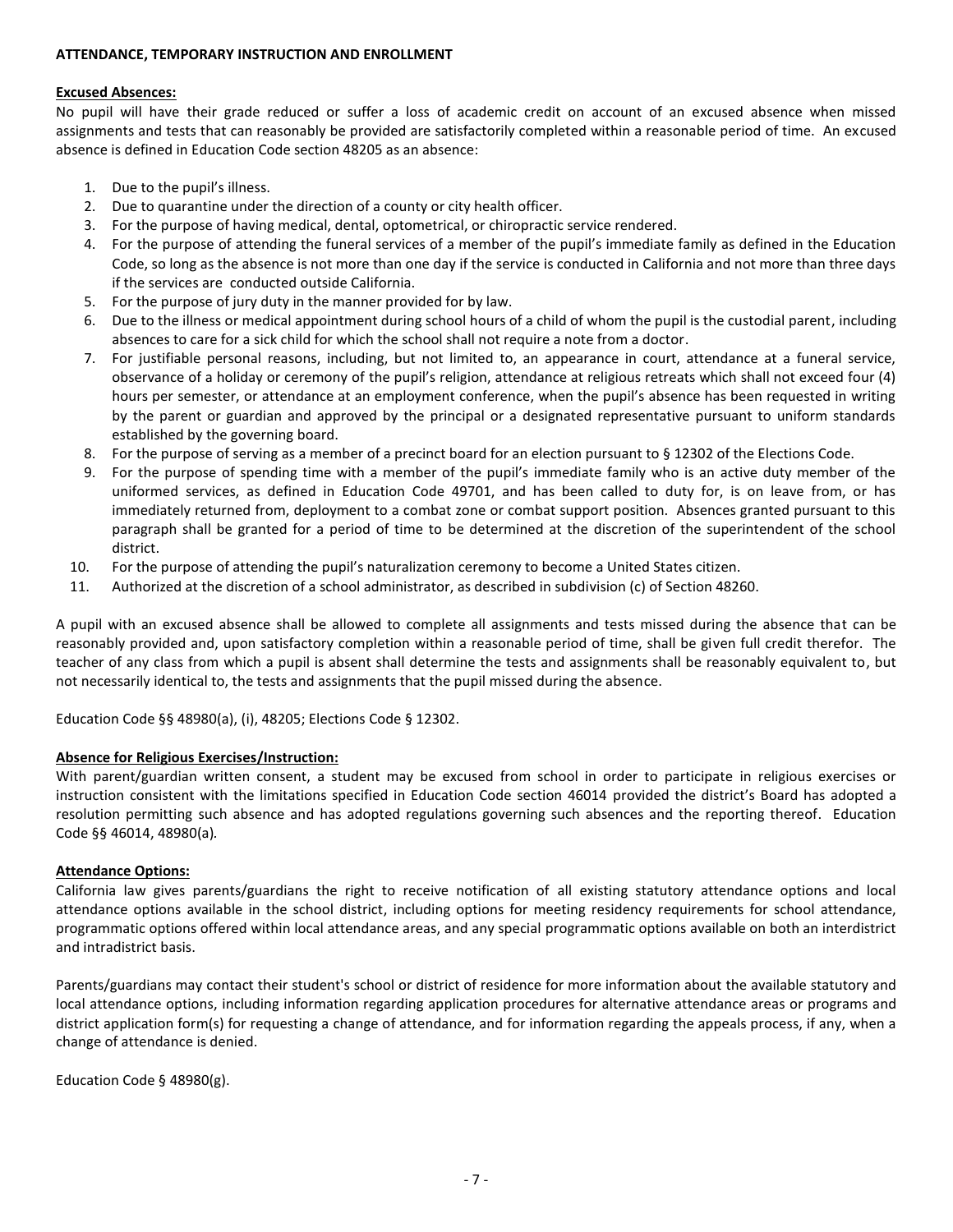# **Individual Instruction:**

Except for pupils receiving individual instruction provided pursuant to a school district or county office-sponsored program, a pupil with a temporary disability which makes attendance in the regular day classes or alternative education program in which the pupil is enrolled impossible or inadvisable shall receive either individual instruction at home provided by the school district in which the pupil is deemed to reside, or individual instruction in a hospital or other residential health facility, excluding state hospitals, provided by the school district in which the hospital or other residential health facility is located. Education Code §§ 48206.3; 48980(b).

# **Residence When Hospitalized:**

Notwithstanding compulsory education requirements, a pupil with a temporary disability who is in a hospital or other residential health facility, excluding a state hospital, which is located outside of the school district in which the pupil's parent/guardian resides shall be deemed to have complied with the residency requirements for school attendance in the school district in which the hospital is located. It shall be the primary responsibility of the parent/guardian of a pupil with temporary disability to notify the school district in which the pupil is deemed to reside of the pupil's presence in a qualifying hospital. Education Code §§ 48207, 48208, 48980(a).

# **Residence Based on Parent/Guardian Employment:**

A pupil complies with the residency requirements for school attendance in a school district, if the pupil's parent or guardian resides outside the boundaries of that school district but is employed and lives with the pupil at the place of their employment within the boundaries of the school district for a minimum of 3 days during the school week. Education Code § 48204(a)(7).

A pupil may also be deemed a pupil having complied with the residency requirements for school attendance in a school district if at least one parent/guardian is physically employed within the boundaries of that district for a minimum of 10 hours during the school week. Education Code § 48204(b).

# **Students of Active Military Parent/Guardian:**

A child shall be deemed to meet residency requirements for school attendance in a school district, if the child is a student whose parent/guardian is transferred, or is pending transfer to a military installation within the state while on active military duty pursuant to an official military order, and the student's parent/guardian has provided proof of residence in the school district within 10 days after the published arrival date provided on official documentation. Education Code § 48204.3

# **Pupil of California Resident Parents Departed State Against their Will:**

A pupil complies with the residency requirements for school attendance in a school district if their parent(s)/guardian(s) were residents of the state but departed against their will, and the pupil seeks admission to a school of a school district, if certain requirements are met. Education Code § 48204.4.

# **Attendance Where Caregiver Resides:**

If your child lives in the home of a caregiving adult, as defined by law, your child may attend the school district in which that residence is located. Execution of an affidavit, under penalty of perjury, by the caregiving adult is required to determine that your child lives in the caregiver's home. Education Code § 48204(a); Family Code §§ 6550, 6552.

# **Intradistrict Enrollment:**

Residents of a school district may apply to enroll their child in other schools within the district to attend on a space available basis. Intradistrict enrollment is not applicable to districts with only one school or with schools that do not serve any of the same grade levels. Education Code § 35160.5(b).

# **Interdistrict Attendance:**

A pupil may attend a school in a district other than the pupil's district of residence pursuant to an interdistrict agreement. Each school district has adopted policies regarding interdistrict attendance. You may contact your student's school for an application and further information. Education Code §§ 46600 et seq.

# **Specific School Request:**

Parents/guardians have the right to request a specific school and to receive a response. Such a request does not obligate the school to grant the request. Education Code § 51101(a)(6).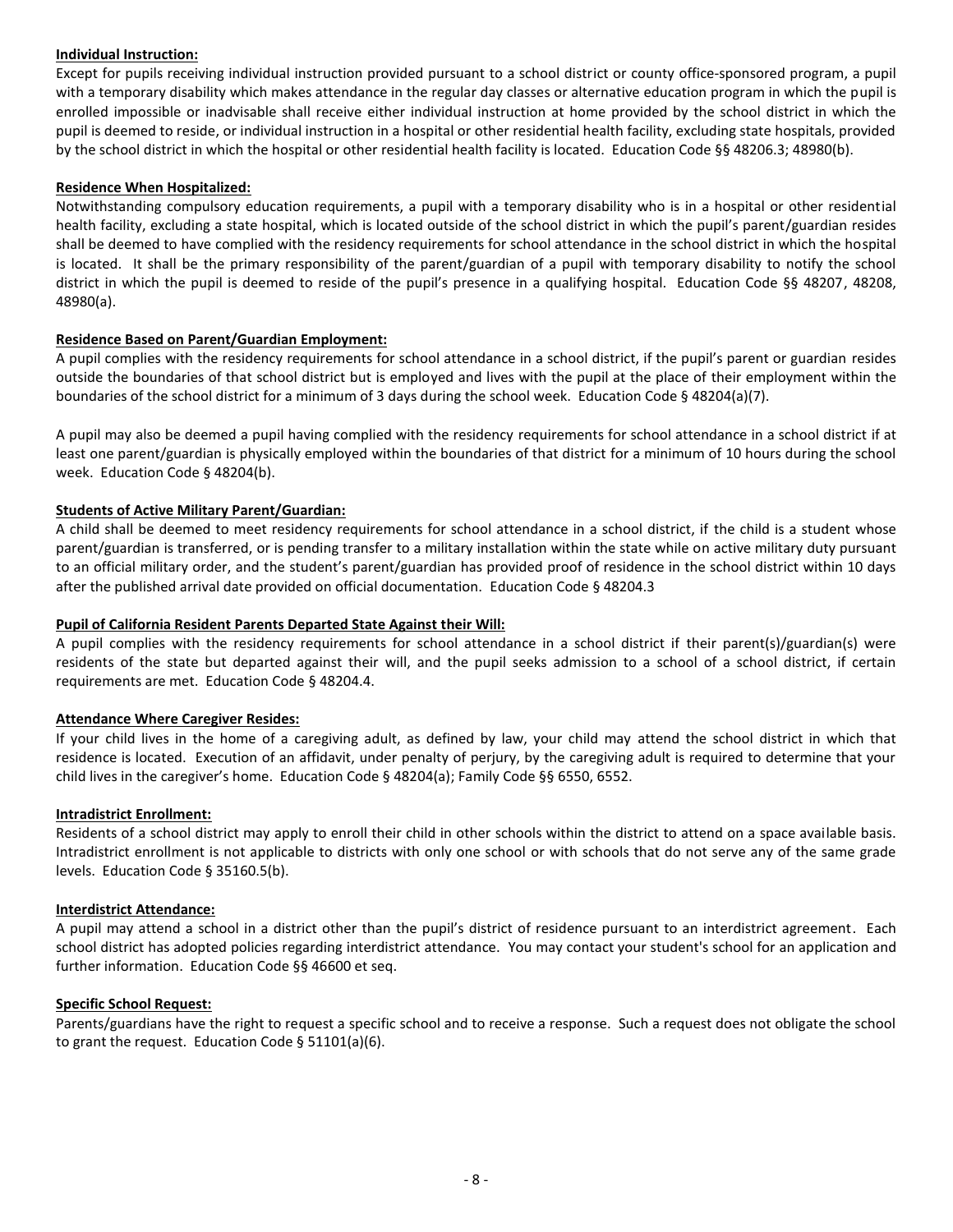# **Notice of Alternative Schools:**

California state law authorizes all school districts to provide for alternative schools. Section 58500 of the Education Code defines an alternative school as a school or separate class group within a school which is operated in a manner designed to:

- Maximize the opportunity for students to develop the positive values of self-reliance, initiative, kindness, spontaneity, resourcefulness, courage, creativity, responsibility and joy.
- b. Recognize that the best learning takes place when the student learns because of their desire to learn.
- c. Maintain a learning situation maximizing student self-motivation and encouraging the student in their own time to follow their own interests. These interests may result wholly or in part from a presentation by their teachers of choices of learning projects.
- d. Maximize the opportunity for teachers, parents, and students to cooperatively develop the learning process and its subject matter. This opportunity shall be a continuous, permanent process.
- e. Maximize the opportunity for the students, teachers, and parents to continuously react to the changing world, including but not limited to the community in which the school is located.

In the event any parent/guardian, pupil, or teacher is interested in further information concerning alternative schools, the county superintendent of schools, the administrative office of this district, and the principal's office in each attendance unit have copies of the law available for your information. This law particularly authorizes interested persons to request the governing board of the district to establish alternative school programs in each district. Contact the school for more information. Education Code §§ 58500; 58501.

# **MISCELLANEOUS**

# **Parent Involvement:**

A parent/guardian has the right to participate as a member of a school site council, a parental advisory committee, or a site-based management leadership team in accordance with the rules governing parent membership of those organizations. A copy of the school district's policy regarding Parent Involvement is attached to this notice. Education Code § 51101(a)(14).

# **Volunteering Time and Resources:**

Parents/guardians may volunteer their time and resources for the improvement of school facilities and programs under the supervision of district employees, including, but not limited to, providing assistance in the classroom with the approval, and under the direct supervision, of the teacher. Although volunteer parents may assist with instruction, primary instructional responsibility shall remain with the teacher. Education Code § 51101(a)(3).

# **Open Campus:**

A school district that has decided to permit pupils enrolled in a high school to leave the school grounds during the lunch period is not liable for the conduct or safety of any pupil during such times as the pupil has left the school grounds during the lunch period. Education Code § 44808.5.

# **Nondiscrimination:**

The school district and county office have a policy of nondiscrimination on the basis of a person's race, color, ancestry, nationality, national origin, immigration status, ethnic group identification, age, religion, marital, pregnancy, or parental status, physical or mental disability, sex, sexual orientation, gender, gender identity or expression, or genetic information; a perception of one or more of such characteristics; or association with a person or group with one or more of these actual or perceived characteristics, in any of its policies, practices or procedures programs or activities. The school district's and county office's nondiscrimination policy comply with the requirements of Title VI and Title VII of the Civil Rights Act of 1964, Title IX of the Education Amendments of 1972, Section 504 the Rehabilitation Act of 1973 ("Section 504"), the Individuals With Disabilities Education Improvement Act of 2004 and other related state and federal laws. Pupils or parents or any other individual having questions or concerns regarding these nondiscrimination and harassment policies or who may wish to file a complaint, should contact the school district or the county office. Education Code § 220; 5 C.C.R. §§ 4900 et seq.

# **Pupils with Exceptional Needs/Section 504:**

Nevada County school districts are included in the Nevada County Special Education Local Plan Area ("SELPA"). Pupils with exceptional needs, as defined by Education Code § 56026, have a right to a free and appropriate public education. If you suspect that your child has exceptional needs due to a disability, you may request an assessment for eligibility for special education services by contacting your school principal or the Nevada County Office of Education at (530) 478-6400.

Some pupils with special needs who do not qualify for special education may qualify for assistance under Section 504 of the Rehabilitation Act if they have a physical or mental impairment which substantially limits one or more major life activities, has a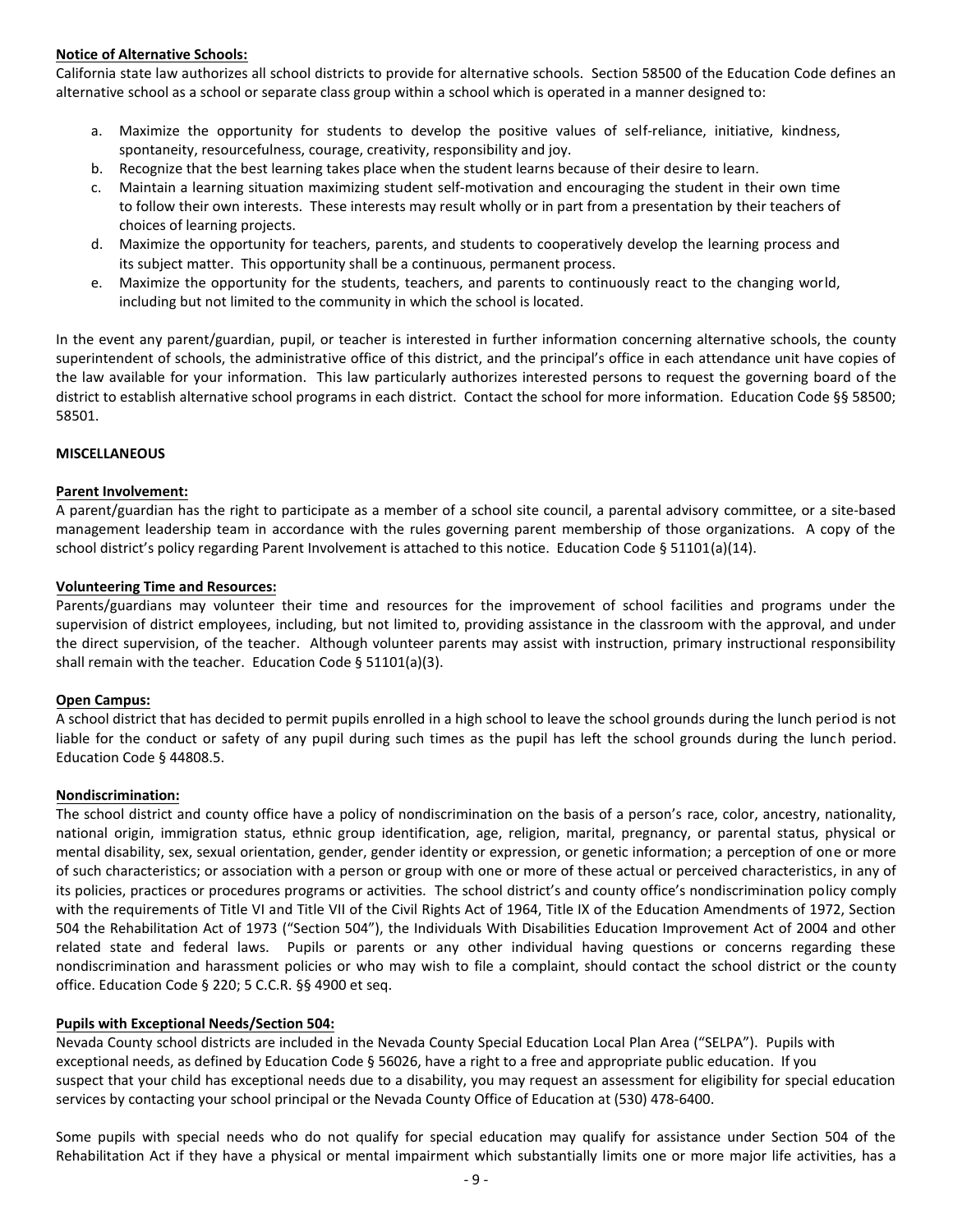record of such impairment, or is regarded as having such impairment. The school district and county office have policies and procedures to identify and evaluate any student who may need assistance in their educational program or to provide access into district programs. Pupils or parents or others who have questions or concerns regarding the Section 504 policy may contact their school, school district, or the county office.

#### **Minimum Age for Admission to Kindergarten:**

Districts shall admit a pupil into kindergarten at the beginning of the school year, or at a later time in the same school year, if the pupil will be 5 years of age on or before September 1 of the school year. Education Code § 48000(a).

### **Nutrition Program, Free or Reduced-Price Meals:**

Free or reduced price meals are available for needy pupils. Contact your student's school for eligibility information. Education Code §§ 48980(b); 49510 et seq.

#### **Pregnant and Parenting Pupils:**

Pregnant and parenting pupils as defined in Education Code section 46015, have rights and options available to them, including, but not limited to, the provision of parental leave and reasonable lactation accommodations on campus. Education Code §§ 222, 222.5, 46015, 48980(a).

#### **Personal Property:**

School districts and the county office are not responsible for personal property. Pupils are discouraged from bringing noninstructional items to school. Education Code § 35213.

### **Parent Responsibility:**

Parents/guardians are liable for all damages caused by the willful misconduct of their minor children which results in the death or injury to other students, school personnel, school volunteer or school property. Education Code § 48904; Civil Code § 1714.1.

### **Asbestos Management Plan:**

The school district has a current asbestos management plan for each school site available for inspection at the district offices during normal business hours. 40 C.F.R. § 763.93; Education Code § 49410 et seq.

# **Use of Pesticide Products:**

Please find attached to this notice a list of pesticide products expected to be applied at school sites this year. Recipients of this notice may register with their school site if they wish to receive notification of individual pesticide applications at the school site. Education Code §§ 17612, 48980.3.

#### **Uniform Complaint Procedures:**

The school district and county office have adopted Uniform Complaint Procedures (UCP) for the filing, investigation and resolution of complaints subject to the UCP process, including those alleging unlawful discrimination, harassment, intimidation, and bullying, based on a person's actual or perceived characteristics of race or ethnicity, color, ancestry, nationality, national origin, ethnic group identification, age, religion, marital, pregnancy, or parental status, physical or mental disability, sex, sexual orientation, gender, gender identity, gender expression, or genetic information, or any other characteristic identified in Education Code 200 or 220, Government Code 11135, or Penal Code 422.55, or based on their association with a person or group with one or more of these actual or perceived characteristics; failure to comply with specified state and/or federal laws governing educational programs, including, adult education programs, consolidated categorical aide programs, migrant education, vocational education, physical education instructional minutes (grades 1-6), child care and development programs, child nutrition programs, special education programs, course periods without educational content (grades 9-12), education of pupils in foster care and pupils who are homeless, compensatory education, and accommodations for lactating students, and pregnant and parenting students; school safety plans; failure to comply with Local Control and Accountability Plan requirements; and for unlawfully charging pupil fees. A copy of the district or county office's Uniform Complaint Procedures is enclosed with this Notice. 5 C.C.R. § 4600 et seq.; Education Code § 49013, 48853.5

# **Williams Uniform Complaint Procedure:**

The school district and county office have adopted policies and procedures regarding complaints for deficiencies related to textbooks and instructional materials, emergency or urgent facilities conditions that pose a threat to the health and safety of students or staff, and teacher vacancy and misassignment. For more information regarding Williams Uniform Complaint Procedures and/or to obtain a complaint form or assistance with the process, please contact the school district or the county office. 5 C.C.R. § 4680 et seq.; Education Code § 35186.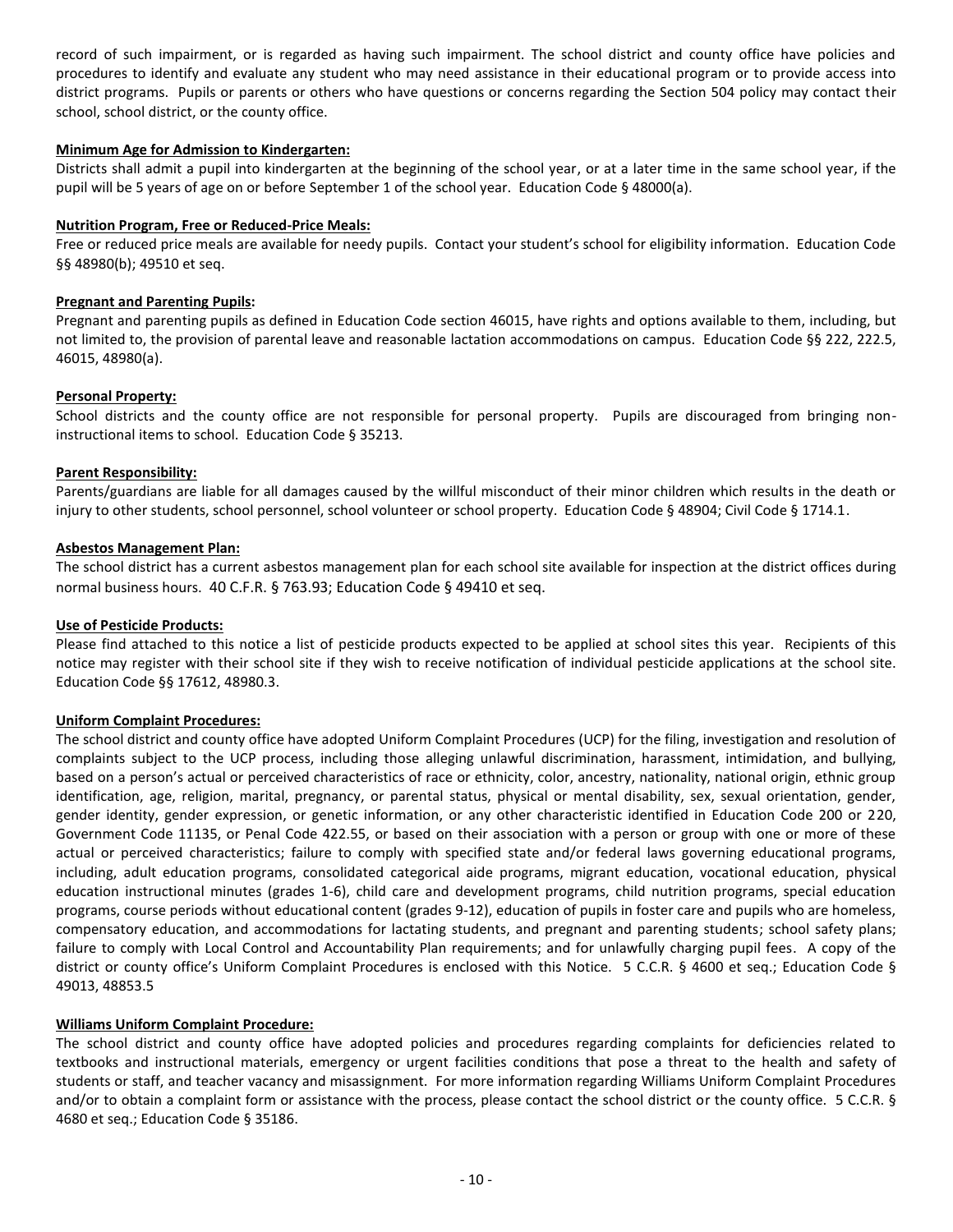# **Immigration Enforcement - "Know Your Rights":**

All students have a right to a free public education, regardless of immigration status or religious beliefs. The California Attorney General's website provides "know your rights" resources for immigrant students and family members online at: <https://oag.ca.gov/immigrant>

Education Code § 234.7.

# **Professional Qualifications of Teachers:**

At the beginning of each school year, parents/guardians may request information regarding the professional qualifications of their child's classroom teachers including, at a minimum:

- Whether the teacher has met state qualification and licensing criteria for the grade level(s) and subject area(s) in which the teacher provides instruction.
- Whether the teacher is teaching under an emergency or other provisional status through which state qualification or licensing criteria have been waived.
- Whether the teacher is teaching in the field of discipline of the certification of the teacher.
- Whether their child is provided services by paraprofessionals, and if so, their qualifications.

20 U.S.C. § 6312; 34 C.F.R. § 200.61.

# **Model Notification of Rights Under the Protection of Pupil Rights Amendment (PPRA):**

PPRA affords parents/guardians of elementary and secondary students certain rights regarding the conduct of surveys, collection and use of information for marketing purposes, and certain physical exams. These include, but are not limited to, the right to:

- Consent before students are required to submit to a survey that concerns one or more of the following protected areas ("protected information survey") if the survey is funded in whole or in part by a program of the U.S. Department of Education (ED):
	- 1. Political affiliations or beliefs of the student or student's parent;
	- 2. Mental or psychological problems of the student or student's family;
	- 3. Sex behavior or attitudes;
	- 4. Illegal, anti-social, self-incriminating, or demeaning behavior;
	- 5. Critical appraisals of others with whom respondents have close family relationships;
	- 6. Legally recognized privileged relationships, such as with lawyers, doctors, or ministers;
	- 7. Religious practices, affiliations, or beliefs of the student or student's parent; or
	- 8. Income, other than as required by law to determine program eligibility.
- Receive notice and an opportunity to opt a student out of:
	- 1. Any other protected information survey, regardless of funding;
	- 2. Any non-emergency, invasive physical exam or screening required as a condition of attendance, administered by the school or its agent, and not necessary to protect the immediate health and safety of a student, except for hearing, vision, or scoliosis screenings, or any physical exam or screening permitted or required under State law; and
	- 3. Activities involving collection, disclosure, or use of personal information collected from students for marketing or to sell or otherwise distribute the information to others. (This does not apply to the collection, disclosure, or use of personal information collected from students for the exclusive purpose of developing, evaluating, or providing educational products or services for, or to, students or educational institutions.)
- Inspect, upon request and before administration or use:
	- 1. Protected information surveys of students and surveys created by a third party;
	- 2. Instruments used to collect personal information from students for any of the above marketing, sales, or other distribution purposes; and
	- 3. Instructional material used as part of the educational curriculum.

These rights transfer from the parents to a student who is 18 years old or an emancipated minor under State law. Board policies regarding these rights may be obtained from the school district or county office.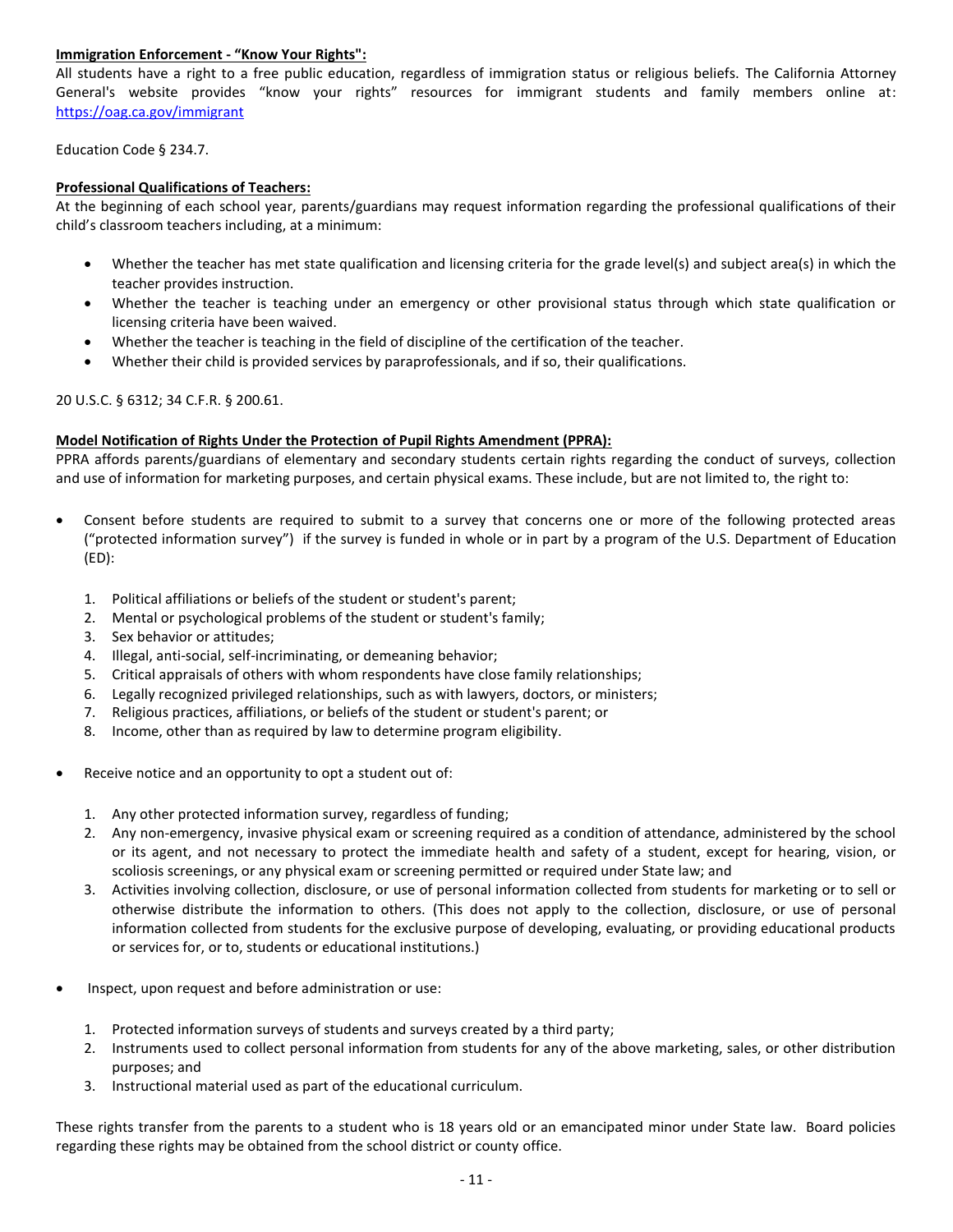Parents/guardians who believe their rights have been violated may file a complaint with:

Family Policy Compliance Office U.S. Department of Education 400 Maryland Avenue, S.W. Washington, D.C. 20202-5920

20 U.S.C. § 1232h.